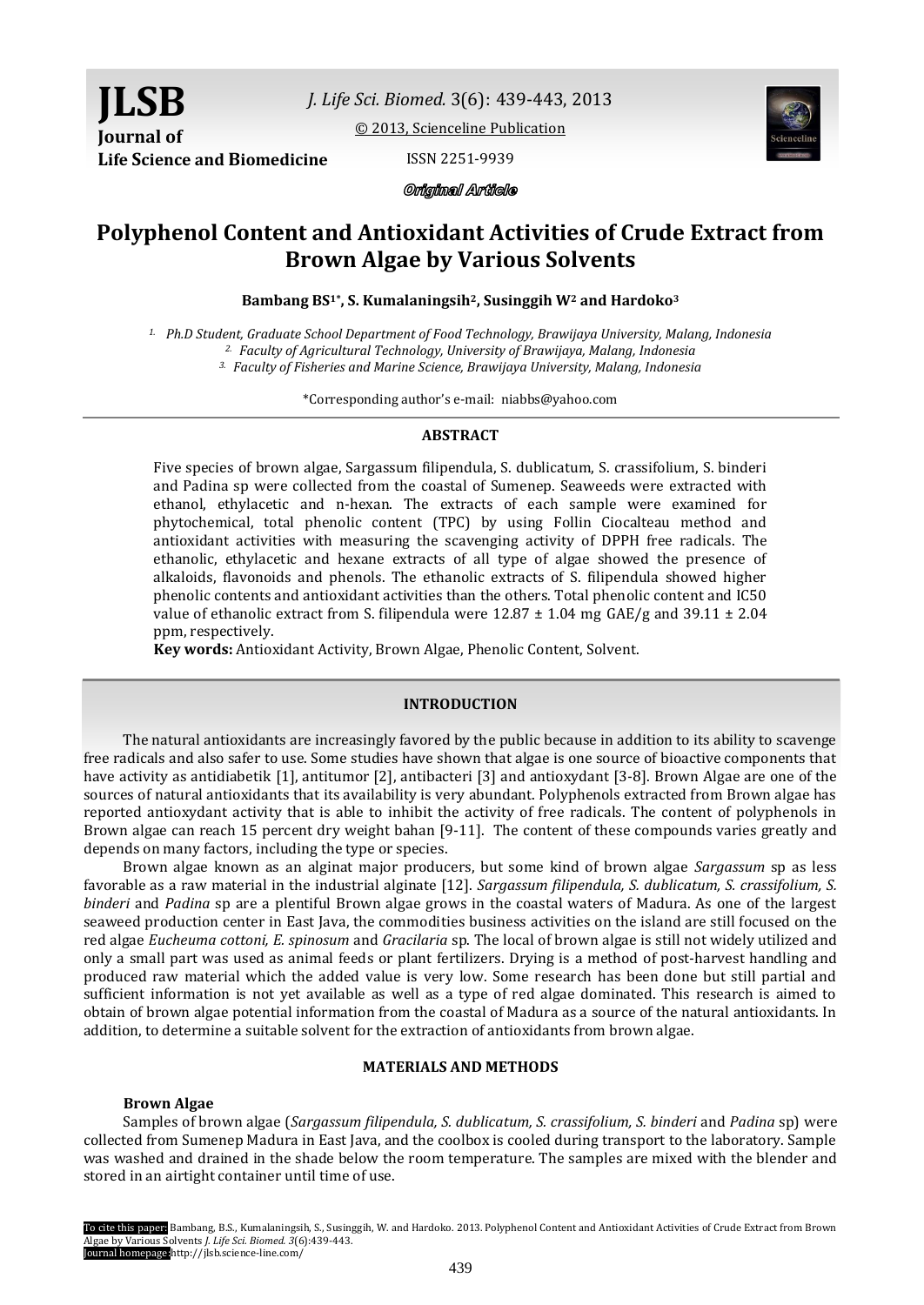# **Chemicals and Reagents**

Solvents used are ethanol, ethyl acetate, and hexane. HCl, H<sub>2</sub>SO<sub>4</sub>, FeCl<sub>3</sub>; Folin-Ciocalteau; 1.1-diphenyl-2picryhydrazyl (DPPH), gallic acid reagents were obtained from Sigma Chemical Co, USA. All chemicals were of analytical grade.

## **Preparation of Sample Extracts**

Extraction was carried out by the methods of maceration using shakers for 24 hours. Solvents used are ethanol (Et-OH), ethylacetic (Et-acetic) and n-hexane (Hex). Approximately 50 g of the sample is extracted with 300 ml of solvent. The extracts obtained were separated by rotary evaporator under controlled temperatures between  $60^{\circ}$  C. Crude extract (CE) measured the percentage yield, total polyphenol, antioxidant activity and phytochemical.

# **Phytochemical Screening**

Crude extracts of sample were screened for the presence of alkaloids, flavonoids and phenols [13]. It was done to assess the qualitative chemical composition of crude extracts using commonly employed precipitation and discoloration reaction. General reactions in these analyses revealed the presence or absence of these compounds in the crude extracts.

## **Determination of Total Phenolic**

The total phenolic compounds were determined spectrophotometrically using Folin-Ciocalteu reagent [14]. The crude extracts (250 μL) each of sample was mixed with 1250 μL deionized water, 250 μL ethanol and 125 μL of the Folin-Ciocalteu reagent. The mixture was incubated at room temperature for 5 min and then 250 μL of 5% sodium carbonate solution was added. The mixture was allowed to stand for 1 hour in the dark at room temperature. The absorbance of the discolor produced was measured with a spectrophotometer at 725 nm. The Total Phenolic Content (TPC) of the extracts were determined from regression equation of standard curve  $y = 0.0085 x - 0.018$  and expressed as mg of Galic Acid Equivalents (GAE) per g of sample.

#### **Measurement of DPPH Radical Scavenging Activity (RSA)**

DPPH RSA was assessed according to the method described by Shen et al. [15]. An aliquot (0.1 ml) of each sample with different concentration (25, 50, 100 and 200 ppm) was added to 3.0 ml of ethanolic DPPH solution. The mixture was shaken and left to stand for 30 min at room temperature in a dark room. The scavenging effect on the DPPH radical was read using spectrophotometer (Spectroquant Pharo 300) at 517 nm. The capability to scavenging the DPPH radical was calculated by the following equation:

Percentage of the DPPH scavenging =  $\left[\frac{Ao-As}{Ao}\right]$  x

Where;  $A_C$  =absorbance of control and  $A_S$  = absorbance of sample solution. The DPPH solution without sample solution was used as control. IC<sub>50</sub> value is the concentration of sample required to scavenge 50% of DPPH free radical and was calculated by using the plotted graph of RSA against the concentration of samples.

# **Statistical Analyses**

Data analysis was used analysis of variance (Anova, using Design Expert 7.0 software) and significant differences between the means of parameters were determined by using Least Significant Different (LSD) test.

#### **RESULTS**

# **Extracts yield and Phytochemical**

Crude extracts (CE) of the five seaweeds and its phytochemical assay can be seen in Table 1. Yield of the crude extracts were influenced by the type of solvent  $(P<0.01)$ . The ethanolic extracts of the all types of brown algae have the highest compared with the others. This indicated that most extract dissolved in high polarity solvent more than in low polarity solvent. Amount of the ethanolic extract was about  $1.697 \pm 0.159$  percent of fresh sample. This result is lower than reported by Ye et al. [16], but higher than the results that had been reported by Boonchum et al [17]. This occurs because of differences in material preparation and extraction methods. The results of crude extracts revealed that the presence of alkaloids, flavonoids and phenolic compound in all extracts studied.

# **Total Phenolic Content (TPC)**

Phenolic compounds are widely distributed in the plant kingdom and been reported to have several biological activities including antioxidant properties. Some reports revealed that marine algae extracts, especially their polyphenols, have antioxidant activity [17-19]. The phenolic content in the CE was shown in Table 2.

Total polyphenol content in the crude extracts were influenced by species and kind of the solvent (P<0.05). Table 1 showed that the ethanolic extracts of *S. filipendula* have the highest total phenolic content, i.e. 12.87 mgGAE/g extract. Ethanolic extract of *Padina* sp and *S. binderi* exhibited higher TPC of 10.16 ± 1.13 and 9.09 ± 0.14 mgGAE/g extract, respectively, as compared with other species. The crude extract of hexane from all kinds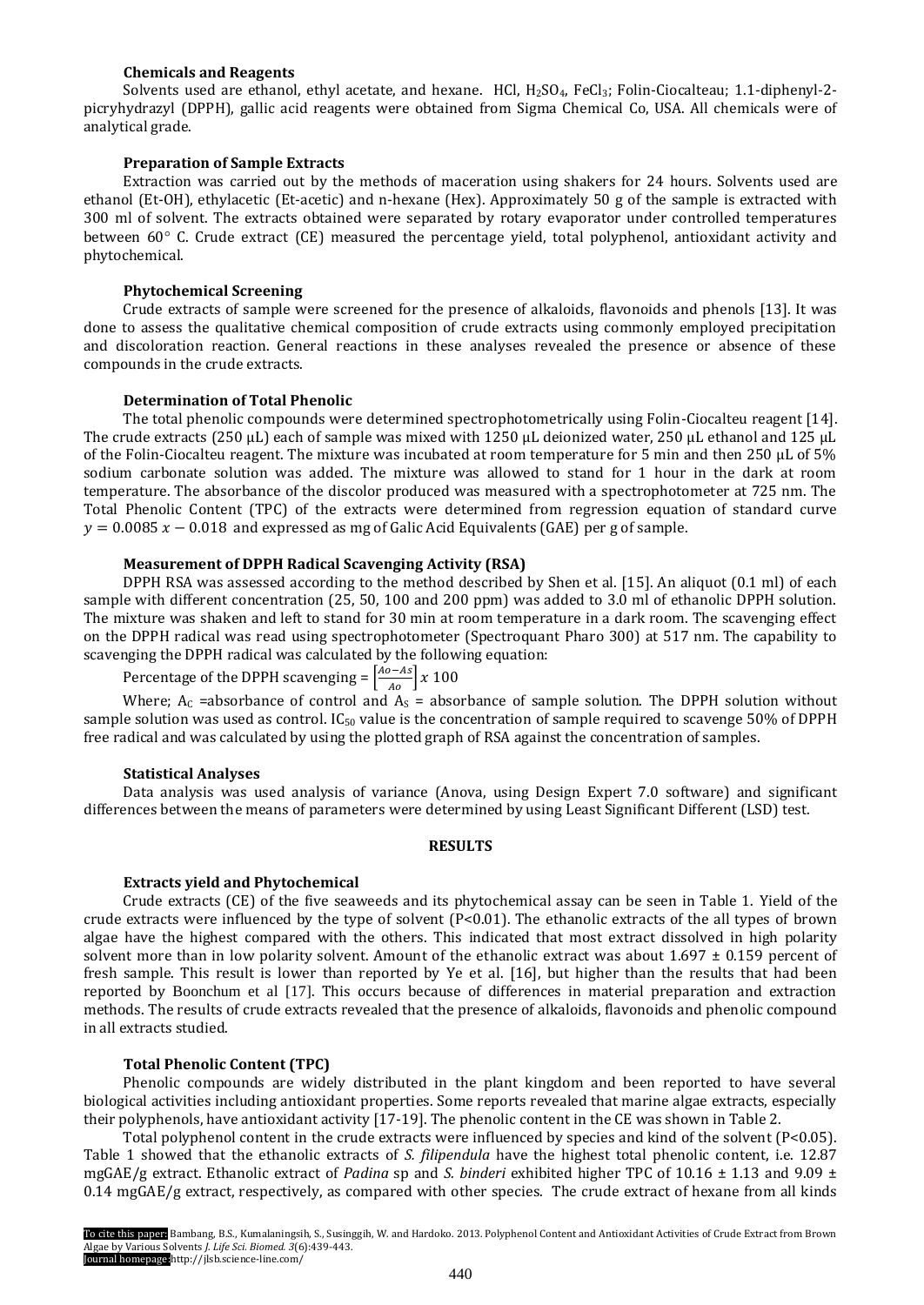of samples showed the lowest total polyphenol content (Table 2). These results indicated that phenolic compounds in *S. filipendula, Padina* sp *and S. binderi* more soluble in polar solvent (ethanol), while its in *S. dublicatum* and S. crassifolium are both soluble in Et-acetic (semi polar solvent). According by reports of Ye et al [16] that the phenol compound in brown algae (*Sargassum pallidum*) found to be higher in the polar solvent (nbuthanol).

**Table 1.** Yield of the crude ethanolic, etylacetic and hexanic extracts of brown algae; and phytochemical assay.

| <b>Solvent</b> | <b>Algae</b>   | <b>Alkaloid</b> |           | <b>Flavonoid</b>               | <b>Fenolat</b>    | <b>Yield</b>                  |
|----------------|----------------|-----------------|-----------|--------------------------------|-------------------|-------------------------------|
|                |                | Wagner          | Meyer     | H <sub>2</sub> SO <sub>4</sub> | FeCl <sub>3</sub> | [%]                           |
|                | S. filipendula | $\ddot{}$       | $\ddot{}$ | $\ddot{}$                      | $^{+}$            |                               |
|                | S. dublicatum  | $+$             | $\ddot{}$ | $+$                            | $+$               |                               |
| Et-OH          | S.crassifolium | $\ddot{}$       | $\ddot{}$ | $\ddot{}$                      | $^{+}$            | $1.69 \pm 0.159$ <sup>a</sup> |
|                | S.binderi      | $\ddot{}$       | $+$       | $+$                            | $\ddot{}$         |                               |
|                | Padina sp      | $\ddot{}$       | $+$       | $+$                            | $\ddot{}$         |                               |
|                | S. filipendula | $+$             | $\ddot{}$ | $+$                            | $\ddot{}$         |                               |
|                | S. dublicatum  | $\ddot{}$       | $\ddot{}$ | $+$                            | $+$               |                               |
| Et-act         | S.crassifolium | $+$             | $\ddot{}$ | $+$                            | $+$               | $1.08 \pm 0.406$              |
|                | S.binderi      | $\ddot{}$       | $+$       | $+$                            | $^{+}$            |                               |
|                | Padina sp      | $+$             | $\ddot{}$ | $+$                            | $+$               |                               |
|                | S. filipendula | $\ddot{}$       | $\ddot{}$ | $+$                            | $^{+}$            |                               |
|                | S. dublicatum  | $+$             | $\ddot{}$ | $+$                            | $+$               |                               |
| n-Hex          | S.crassifolium | $+$             | $+$       | $+$                            | $+$               | $0.92 \pm 0.099$ <sup>b</sup> |
|                | S.binderi      | $+$             | $\ddot{}$ | $+$                            | $+$               |                               |
|                | Padina sp      | $\ddot{}$       | $\ddot{}$ | $\ddot{}$                      | $+$               |                               |

LSD: 0.279; Data are expressed as mean ± SD, standard deviation; A–<sup>b</sup> Column wise values with same superscripts of this type indicate no significant difference  $(P > 0.05)$ 

# **Table 2.** Total phenolic content (mg GAE/g extract) of CE with various solvent

| <b>Algae</b>                 | Et-OH                         | Et-acetic                    | n-Hexane                     |
|------------------------------|-------------------------------|------------------------------|------------------------------|
| S.filipendula                | $12.87 \pm 1.04$ <sup>a</sup> | $5.35 \pm 0.08$ f            | $1.85 \pm 0.27$ g            |
| <i>S.dublicatum</i>          | $7.87 \pm 0.12$ <sup>cd</sup> | $6.61 \pm 1.05$ de           | $1.82 \pm 0.05$ g            |
| <i><b>S.crassifolium</b></i> | $6.81 \pm 1.07$ de            | $5.24 \pm 0.52$ <sup>f</sup> | $1.08 \pm 0.17$ g            |
| S.binderi                    | $9.09 \pm 0.14$ bc            | $5.86 \pm 0.37$ <sup>e</sup> | $1.14 \pm 0.11$ <sup>g</sup> |
| Padina sp                    | $10.16 \pm 1.13$ <sup>b</sup> | $6.02 \pm 0.18$ <sup>e</sup> | $1.81 \pm 0.12$ g            |

LSD: 1.43; Data are expressed as mean ± SD, standard deviation; A-g Column wise values with same superscripts of this type indicate no significant difference (P > 0.05)

# **DPPH radical scavenging activity**

The DPPH free-radical is a stable free-radical, which has been widely accepted as a tool for estimating the free radical scavenging activity (RSA) of antioxidant [18]. Antioxidant activity of crude extract as assessed by DPPH method and expressed as inhibitory concentration  $(IC_{50})$  value.  $IC_{50}$  value of CE of five seaweeds is presented in Table 3.

| <b>Alga</b>    | Et-OH                          | Et-acetate           | n-Hexan                        |
|----------------|--------------------------------|----------------------|--------------------------------|
| S.filipendula  | $39.11 \pm 2.01a$              | $93.87 \pm 1.38$ ef  | $135.46 \pm 2.13$ h            |
| S.dublicatum   | $63.56 \pm 1.08$ bc            | 75.67±0.88ª          | $138.37 \pm 1.02$ <sup>h</sup> |
| S.crassifolium | $73.48 \pm 0.57$ <sup>cd</sup> | $95.76 \pm 2.06$ f   | $184.96 \pm 2.03^{\text{i}}$   |
| S.binderi      | $49.21 \pm 1.22$ <sup>ac</sup> | $82.99 \pm 1.01$ de  | $176.59 \pm 1.05$              |
| Padina sp      | $54.98 \pm 1.59$ <sup>b</sup>  | $85.40 \pm 1.04$ def | $113.72 \pm 0.58$              |

**Table 3.** Inhibitory concentration (IC50) value (ppm) of CE with various solvent

LSD: 12.10; Data are expressed as mean  $\pm$  SD, standard deviation;  $a$ -g Column wise values with same superscripts of this type indicate no significant difference (P > 0.05).

The ethanolic extract of *S. filipendula* showed significantly higher levels of DPPH free radical scavenging activity or lower IC<sub>50</sub> value (p<0.05). Furthermore, all ethanolic extract showed higher activity (lower IC<sub>50</sub> value) than the others. The ethanolic extract of *S. filipendula* showed the highest scavenging activity of DPPH radicals, with an IC<sup>50</sup> value, i.e. 39.11±2.01 ppm, followed by ethanolic extracts of *S. binderi, Padina* sp*, S. dublicatum, S. crassifolium* and the other extracts. This is supported by the data total polyphenol content (Table 2); TPC *S. filipendula* had the highest well, i.e. 12.87 mgGAE/g extract. In this study, a correlation was found between the TPC and IC<sub>50</sub>; when the TPC was high, the IC<sub>50</sub> was low. In accordance with the results of the study [17, 18 and 20],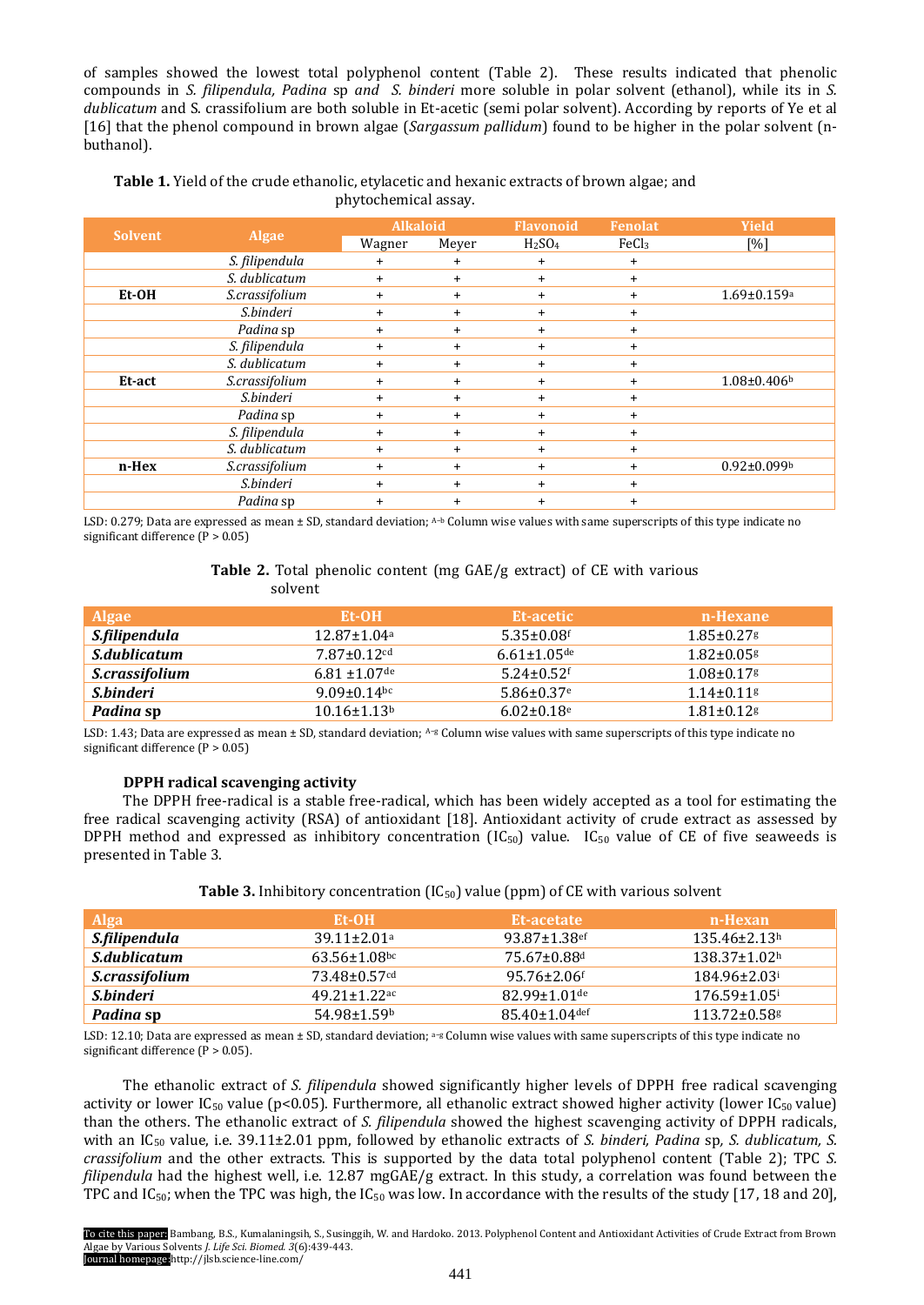who reported that the higher total polyphenol content also tends to be higher antioxidant activity. Correlation of both factors very closely,  $R^2 = 0.8359$  and shown to follow the equation:

 $y = 161.6324 - 11.4697x$ , where  $y = IC_{50}$  [ppm] and  $x = TPC$  [mgGAE/g].

This was due to the high level amount of polyphenol constituents present in *S. filipendula* which were capable of functioning as free radical scavengers [2].

#### **DISCUSSION**

Ethanolic extract generally exhibited higher yield. The yield of *S. filipendula* was highest (1.69±0.159 %), total polyphenol content, i.e. 12.87±1.04 mgGAE/g extract, and IC<sub>50</sub> value was i.e. 39.11±2.01 ppm. *S. filipendula*, *S. binderi* and *Padina* sp can be used as an alternative source of natural antioxidants.

## **Acknowledgement**s

I would like thank to Renny Astuti, as chemical analyst at Faculty of Fisheries and Marine Science; Yusuf Abd., Anita, Indriani and Stefanus, they are the students of Faculty of Fisheries and Marine Science, Brawijaya University, Indonesia for analysis and sample preparation.

#### **REFERENCES**

- 1. Junzeng, Zh. Christa, T., Jingkai, Sh., Can W., Gabrielle, S., Girouard, D., Colin, J., Barrow, M.o, & Stephen Ewart, H.2007. Antidiabetic properties of polysaccharide and polyphenolic-enriched fractions from the brown seaweed Ascophyllum nodosum. Can. J. Physiol. Pharmacol. 85: 1116–1123.
- 2. Lamia, M., Audrey, L.C., Jacques, R. & Abderrahman, B. 2011. Anti-inflammatory, anti-proliferative and antioxidant activities of organic extracts from the Mediterranean seaweed, Cystoseira crinita. African Journal of Biotechnology, 10(73):16682-16690
- 3. Shanab, S.M. 2007. Antioxidant and Antibiotic Activities of Some Seaweeds (Egyptian Isolates) Botany Department, Faculty of Science, Cairo University, Egypt. International Journal Of Agricultural & Biology 1560– 8530/2007/09–2–220–225
- 4. Le Tutour, B., Benslimane, F., Gouleau, M.P., Gouygou, J.P., Saadan, B. & Quemeneur, F. 1998. Antioxidant and prooxidant activities of the brown algae, Laminaria digitata, Himanthalia elongata, Fucus vesiculosus, Fucus serratus and Ascophyllum nodosum. Journal of Applied Phycology, 10: 121–129.
- 5. Rastian, Z., Mehranian, M., Vahabzadeh, F. & Sartavi, K, 2007. Antioxidant activity of extract from a brown alga, Sargassum boveanum. African Journal of Biotechnology, 6 (24): 2740-2745.
- 6. Lim, S.N., Cheung, P.C.K., Ooi, V.E.C. & Ang, P.O. 2002. Evaluation of Antioxidative Activity of Extracts from a Brown Seaweed, Sargassum siliquastrum. J. Agric. Food Chem. 50:3862-3866.
- 7. Connan, S., Franck D., Eric D. & Erwan A.G. 2006. Intra-thallus phlorotannin content and antioxidant activity in Phaeophyceae of temperate waters. Botanica Marina, 49 (2006): 39–46.
- 8. Lekameera. R.P., Vijayabaskar. & Somasundaram, S.T. 2008. Evaluating antioxidant property of brown Alga Colpomenia sinuosa (Derb. Et Sol) Centre of Advanced Study in Marine Biology, Annamalai University, Parangipettai –608 502, Tamilnadu, India. African Journal of Food Science. 2: 126-130.
- 9. Ragan, M.A. & Craigie, J.S. 1973. Phenolic compounds in brown and red algae. In: Handbook of Phycological Methods – Physiological and biochemical methods. Edited by J.A. Hellebust & J.S. Craigie., 157-179
- 10. Mc.Innes, A.G., Ragan, M.A., Smith D.G. & Walter J.A. 1984. High-molecular weight phloroglucinolbased tannins from brown algae: structural variants. Hydrobiologia 116 / 117: 597 – 602.
- 11. Glombitza, K.W., Keusgen, M. 1995. Fuhalols and deshydroxyfuhalols from the brown alga Sargassum spinuligerum. Phytochemistry, 38: 987-995.
- 12. McHugh, D.J. 2003. A guide to the seaweed industry. FAO Fisheries Technical Paper. No. 441. Rome, FAO. 105p.
- 13. Harborne, J.B. 1984. Phytochemical Methods- A Guide to Modern Techniques of Plant Analysis, 2nd Edition, Chapman and Hall, London.
- 14. Chandler, S.F. & J.H. Dodds, 1983. The effect of phosphate, nitrogen and sucrose on the production of phenolics and solasodine in callus cultures of Solanum laciniatum. Plant Cell Rep, 2: 205–208
- 15. Shen, Q., Zhang, B., Xu, R., Wang, Y., Ding, X., Li, P. 2010. Antioxidant activity in vitro of selenium-contained protein from the se-enriched. Bifodobacterium animalis 01. Anaerobe. 16: 380-386.
- 16. Hong, Ye. Æ.Chunhong Zhou, ÆYi., Sun, Æ., Xin Zhang, Æ., Jun Liu, Æ., Qiuhui,Hu.Æ. & Xiaoxiong, Z. 2009. Antioxidant activities in vitro of ethanol extract from brown seaweed Sargassum pallidum. Eur Food Res Technol, 230:101–109.
- 17. Boonchum, W., Peerapornpisal, Y., Vacharapiyasophon, P., Pekkoh, J., Pumas, C., Jamjai, U., Amornlerdpison, D., Noiraksar, T. & Kanjanapothi, D. 2011. Antioxidant activity of some seaweed from the gulf of Thailand. Int. J. Agric. Biol, 13: 95–99
- 18. Maria, N., Garcı´a-Casal, J., Ramı´rez, Irene Leets, Ana, C., Pereira. & Maria, F., Quiroga, 2009. Antioxidant capacity, polyphenol content and iron bioavailability from algae (Ulva sp., Sargassum sp. and Porphyra sp.) in human subjects. British Journal of Nutrition , 101: 79–85